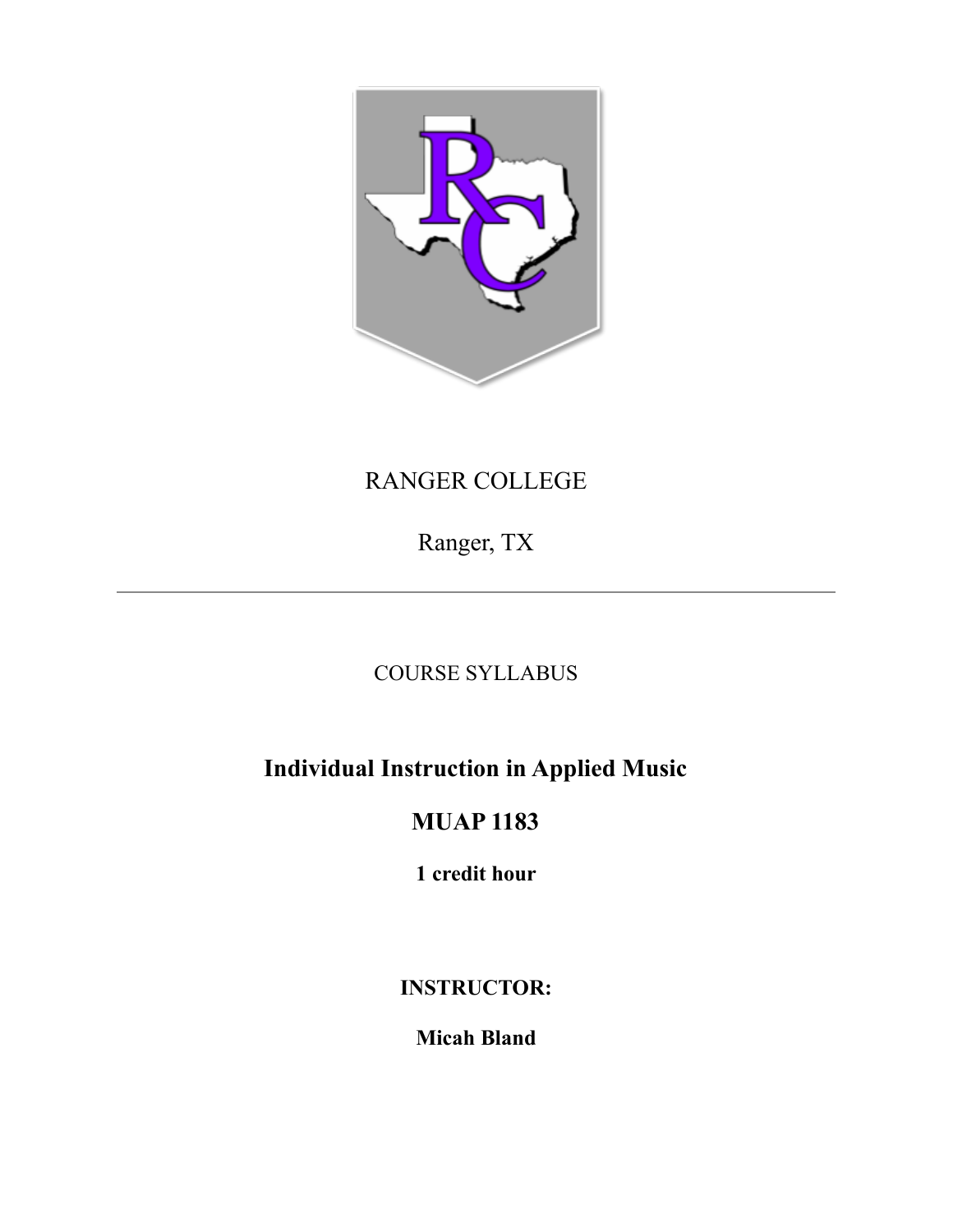| <b>INSTRUCTOR:</b> | Micah Bland                       |
|--------------------|-----------------------------------|
| EMAIL:             | $mbland@range$ rcollege.edu       |
| <b>OFFICE:</b>     | Fine Arts Building, Ranger Campus |
| PHONE:             | 254-267-7003                      |
| HOURS:             | By appointment                    |

#### **I. Texas Core Curriculum Statement of Purpose**

Through the Texas Core Curriculum, students will gain a foundation of knowledge of human cultures and the physical and natural world, develop principles of personal and social responsibility for living in a diverse world, and advance intellectual and practical skills that are essential for all learning.

#### **II. Course Description**

Individual instruction in voice, instrument, composition, or conducting. 1 Credit hour.

#### **III. Required Background or Prerequisite**

Intended for perspective music majors or minors but open to students who wish to explore music performance on an individual level. Permission of the instructor is required to enroll.

#### **IV. Required Textbook and Course Materials**

\*\*Do not purchase materials until consulting the instructor\*\*

All students will need a three-ring binder.

#### For first-year **VOICE** students only:

- 1. *Concone: The School of Sight-Singing*, Schirmer Publications
- 2. *Twenty-Four Italian Songs and Arias,* Hal Leonard Publications
- 3. ONE of the following (to be decided with instructor):
	- a. *The First Book of Soprano Solos* by Joan Frey Boytim
	- b. *The First Book of Mezzo-Soprano/Alto Solos* by Joan Frey Boytim
	- c. *The First Book of Tenor Solos* by Joan Frey Boytim
	- d. *The First Book of Baritone/Bass Solos* by Joan Frey Boytim

#### For first-year **PIANO** students only:

- 1. *Czerny and Hanon for Intermediate Grades*, Bastien Publications
- 2. *First Lessons in Bach Book 1*, Schirmer Publications
- 3. *The Complete Book of Scales, Chords, Arpeggios & Cadences: Includes All the Major, Minor (Natural, Harmonic, Melodic) & Chromatic Scales -- Plus Additional Instructions on Music Fundamentals* by Willard A. Palmer, Alfred Publications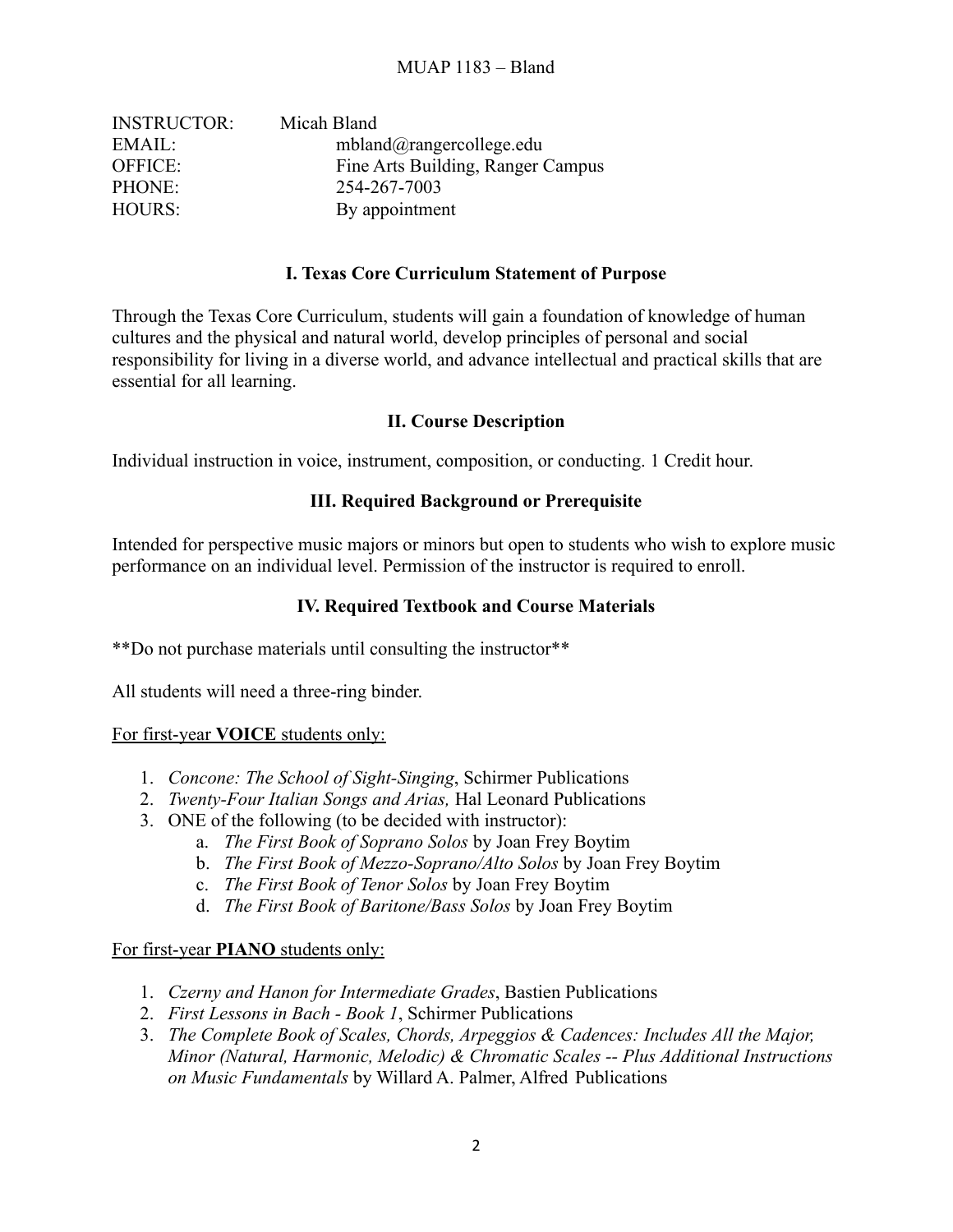#### **V. Course Purpose**

Courses in this category focus on the appreciation and analysis of creative artifacts and works of the human imagination. Courses involve the synthesis and interpretation of artistic expression and enable critical, creative, and innovative communication about works of art.

#### **VI. Learning Outcomes**

Upon successful completion of this course, students will:

- 1. Demonstrate proper musical performance technique specific to their instrument (voice or piano) at a proficient level.
- 2. Read, analyze, and interpret written musical notation for performance.
- 3. Critically listen to and evaluate musical performances (both self-evaluation and peer-evaluation).
- 4. Perform musical repertoire on their primary instrument (voice or piano) spanning all styles of standard repertoire including classical and musical theater.

#### **VII. Core Objectives**

This course meets the following of the six Core Objectives established by the state of Texas:

- ☒ **Critical Thinking Skills (CT) –** Creative thinking, innovation, inquiry, and analysis; evaluation and synthesis of information
- $\boxtimes$  **Communication Skills (COM)** effective development, interpretation and expression of ideas through written, oral, and visual communication
- ☐ **Empirical and Quantitative Skills (EQS) –** The manipulation and analysis of numerical data or observable facts resulting in informed conclusions
- $\boxtimes$  **Teamwork (TW)** The ability to consider different points of view and to work effectively with others to support a shared purpose or goal
- ☒ **Social Responsibility (SR) –** Intercultural competence, knowledge of civic responsibility, and the ability to engage effectively in regional, national, and global communities
- $\boxtimes$  **Personal Responsibility (PR)** The ability to connect choices, actions, and consequences to ethical decision-making

## **VIII. Methods of Instruction**

The instructor will utilize the following instructional methods:

- Individual instruction (one-on-one teaching)
- Small group instruction
- Written repertoire research assignments
- Technology (multi-media recordings)

#### **IX. Methods of Assessment**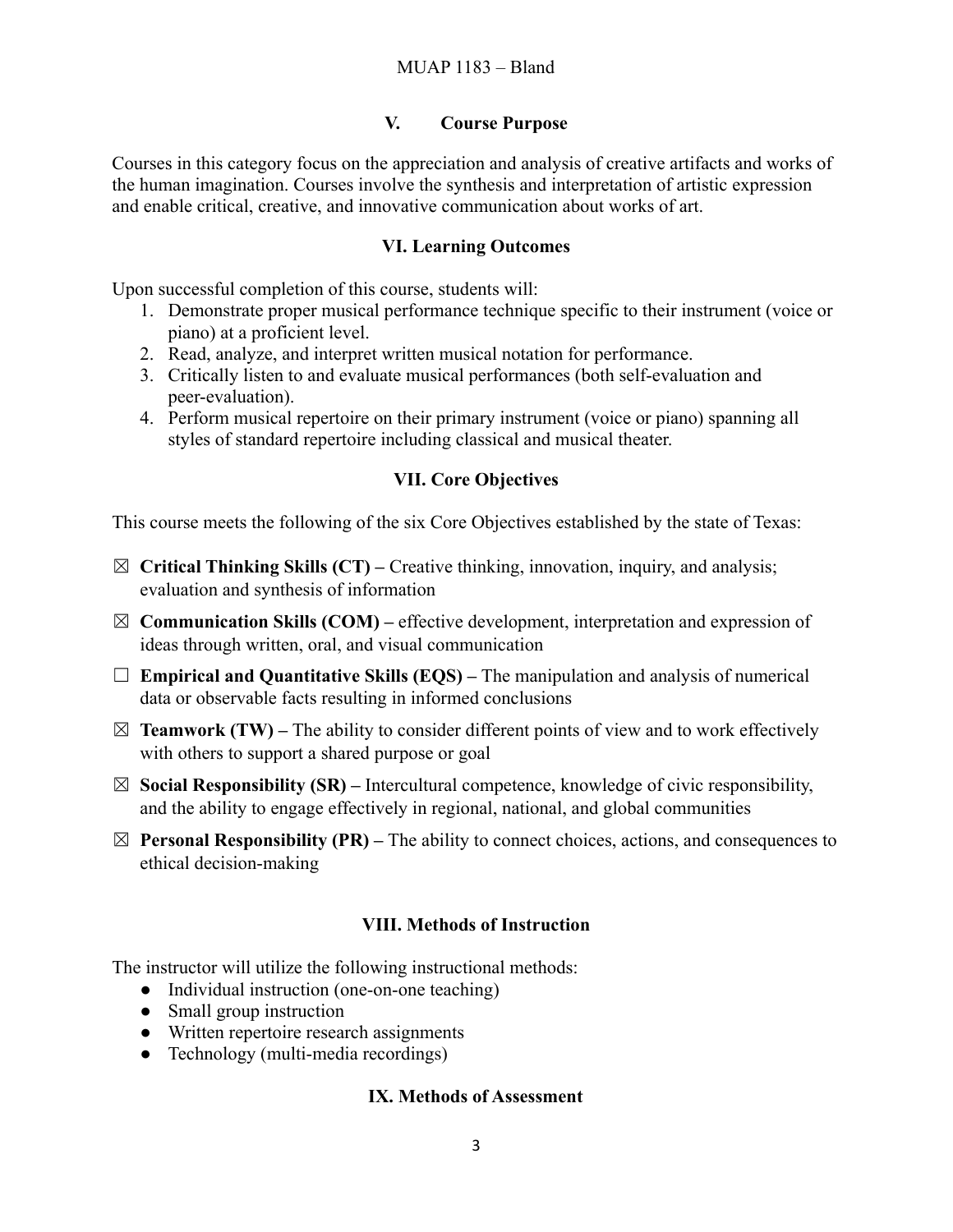## **Lesson and Repertoire Preparation (40%)**

Students are expected to prepare for each lesson with **daily** individual practice. Being prepared for lesson includes the following:

- 1. Practicing assigned repertoire
- 2. Practicing assigned techniques and exercises
- 3. Arriving to lesson on time and warmed-up
- 4. Preparing the musical score with appropriate markings
- 5. Researching repertoire and composer background information
- 6. Completing a practice journal

Minimum repertoire requirements for **VOICE** students:

- 1. English art song memorized
- 2. Italian art song memorized
- 3. English/Italian art song or musical theater piece memorized
- 4. English/Italian/German art song not-memorized (for study)

Minimum repertoire requirements for **PIANO** students:

- 1. J.S. Bach piano work memorized
- 2. Small-scale solo keyboard work memorized
- 3. Small-scale solo keyboard work memorized
- 4. Large-scale solo keyboard work not-memorized (for study)

## **Texas Core Objectives CT, COM, SR, PR**

## **Music Literature Research (20%)**

As part of applied lessons, students are required to know basic facts about their assigned repertoire and composers. Students will complete a repertoire study sheet for each assigned piece of music. This includes historical and musical information about the assigned repertoire. For voice students, this includes both word-by-word and poetic translations of foreign texts. **Texas Core Objectives CT, COM**

#### **Studio Class Attendance/Participation (10%)**

All applied music students (voice and piano) are required to attend and participate in scheduled studio classes. Studio class is an important part of applied studies as this is an opportunity for students to discuss and showcase their repertoire. This also allows students to provide constructive peer feedback. Studio class attendance is required. Each absence from studio class will result in a 5% reduction in the student's grade.

#### **Texas Core Objectives CT, COM, TW**

## **Recital Performance (10%)**

All applied music students (voice and piano) are required to perform in a recital at the end of each semester of study. Recitals provide a live performance opportunity for students to showcase their repertoire for the college community and general public. **Texas Core Objective CT, COM, SR, PR**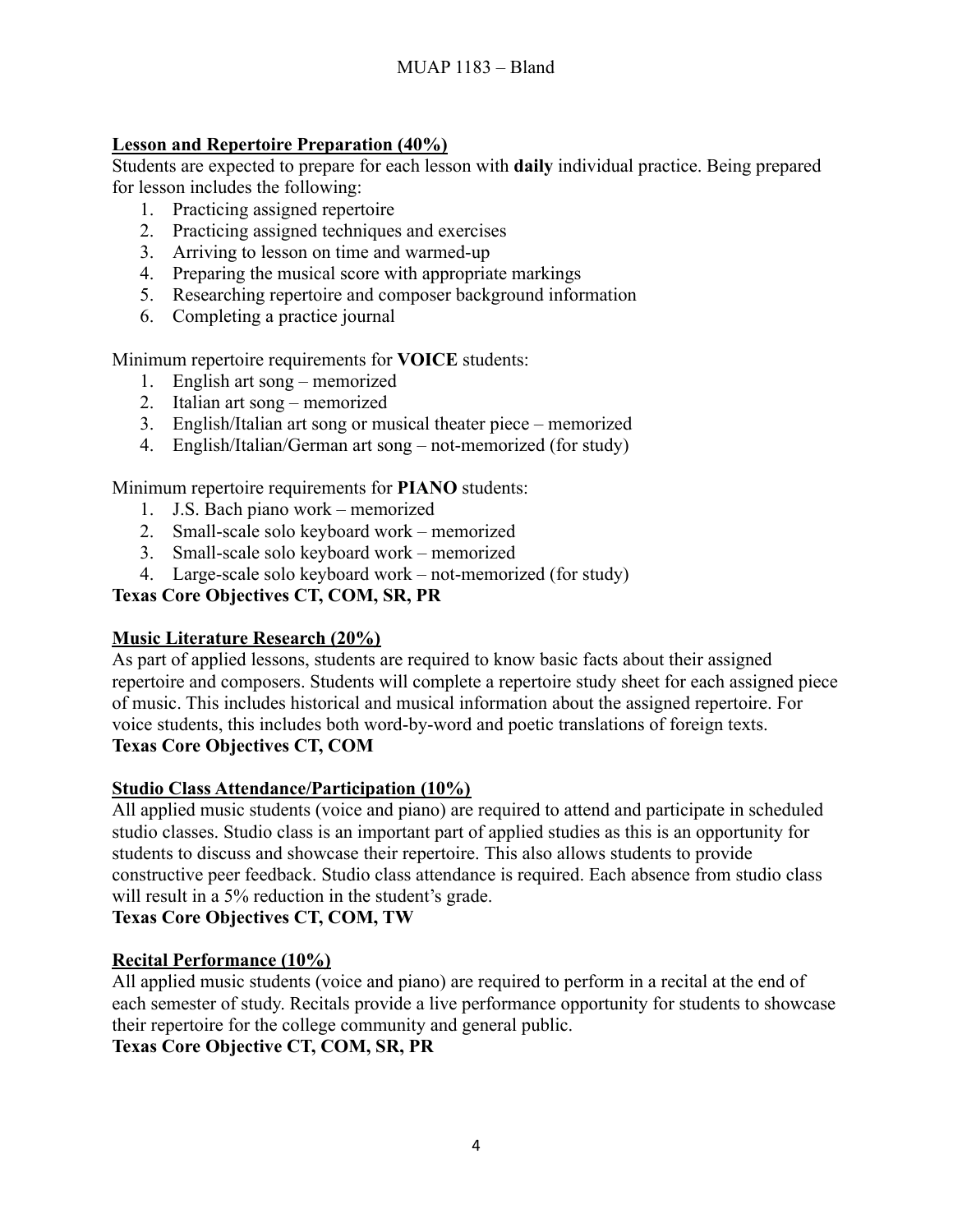## **Final Jury (20%)**

All applied music students (voice and piano) are required to perform a final jury for a music faculty panel. Students will perform repertoire studied during the semester. Students will be graded on a jury rubric with special attention given to technique, artistry, and interpretation. **Texas Core Objectives CT, COM, PR**

| <b>Final Grade Calculation:</b>       |          |           |
|---------------------------------------|----------|-----------|
| Lesson & Repertoire Preparation       | $= 40\%$ |           |
| Music Literature Research             | $= 20\%$ |           |
| Studio Class Attendance/Participation | $= 10\%$ |           |
| Recital Performance                   | $= 10\%$ |           |
| Final Jury                            |          | $= 20\%$  |
| <b>TOTAL</b>                          |          | $= 100\%$ |

Grading scale:  $A = 90-100\%$  B = 80-89 C = 70-79 D = 60-69 F = Below 60

## **X. Course/Classroom Policies**

## **Student Conduct:**

- Students are expected to be respectful at all times. Disrespectful behaviors include, but are not limited to:
	- o Talking while the instructor is teaching
	- o Using technology at unapproved times (e.g. texting)
	- o Sleeping
	- o Distracting others / interrupting the learning process
- Disrespectful behavior **will not** be tolerated. Students who choose to behave in this manner will be warned one time. After one warning, the student(s) will be asked to leave the classroom for that class meeting – this will constitute an absence for that meeting and a "zero" for any assignments that day.

## **Attendance and Make-Up Work**

- Students should come to class prepared and ready to learn. The instructor will take attendance as soon as class begins. Students entering after attendance has been taken will be marked tardy.
- Students later than fifteen minutes will be counted absent.
- Students missing more than one applied lesson will be in danger of failing the course.
- Students missing a lesson due to a school function will be excused; however, the instructor should be informed prior to the absence. It is the responsibility of the student to reschedule missed lessons and inform the instructor of school functions in which they participate.
- The only absences that are officially considered "excused" are school functions and religious observations.
- Students missing lessons due to an illness, family emergency, etc. may be provided make-up lessons at the discretion of the instructor. The instructor will consider these circumstances on a case-by-case basis.